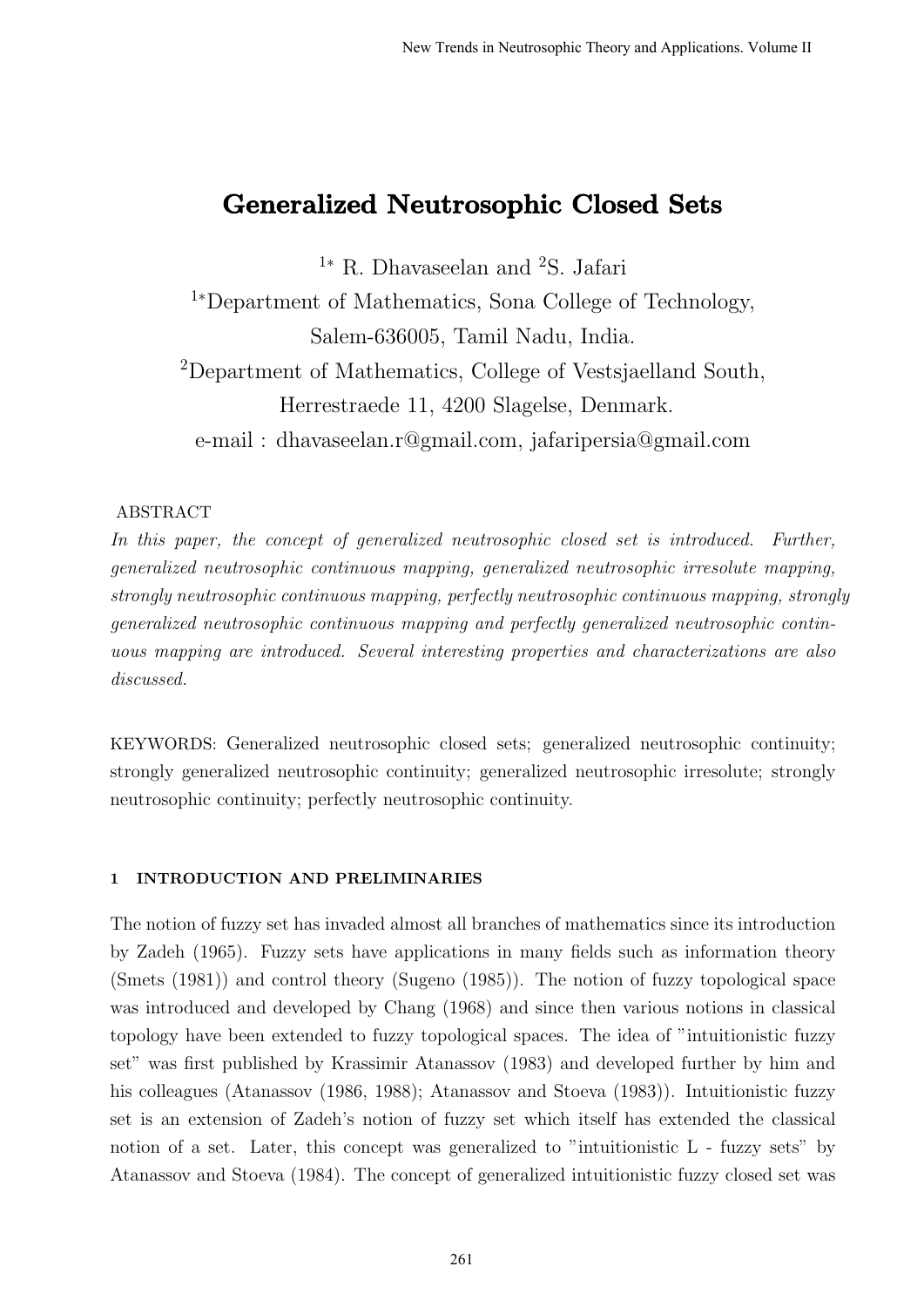first introduced and investigated by Thakur and Chaturvedi (2006) and later independently by Dhavaseelan et al. (2010). After the introduction of the concepts of neutrosophy and neutrosophic set by Smarandache Smarandache (1999, 2000), the concepts of neutrosophic crisp set and neutrosophic crisp topological spaces were introduced by Salama and Alblowi (2012).

In this paper, the concept of generalized neutrosophic closed set is introduced. Further, generalized neutrosophic continuous mapping, generalized neutrosophic irresolute mapping, strongly neutrosophic continuous mapping, perfectly neutrosophic continuous mapping, strongly generalized neutrosophic continuous mapping and perfectly generalized neutrosophic continuous mapping are introduced. Several interesting properties and characterizations are also discussed.

**Definition 1.1.** Let T, I and F be real standard or non standard subsets of  $[0^-, 1^+]$ , with  $sup_T = t_{sup}$ ,  $inf_T = t_{inf}$  $sup_I = i_{sup}$ ,  $inf_I = i_{inf}$  $sup_F = f_{sup}$ ,  $inf_F = f_{inf}$  $n - sup = t_{sun} + i_{sun} + f_{sun}$  $n - inf = t_{inf} + i_{inf} + f_{inf}$ . T, I and F are neutrosophic components.

**Definition 1.2.** Let X be a nonempty fixed set. A neutrosophic set [briefly NS]  $\vec{A}$  is an object having the form  $A = \{ \langle x, \mu_A(x), \sigma_A(x), \gamma_A(x) \rangle : x \in X \}$ , where  $\mu_A(x), \sigma_A(x)$  and  $\gamma_A(x)$  represent the degree of membership function (namely  $\mu_A(x)$ ), the degree of indeterminacy (namely  $\sigma_A(x)$ ) and the degree of nonmembership (namely  $\gamma_A(x)$ ) respectively of each element  $x \in X$  to the set A.

- **Remark 1.1.** (1) A neutrosophic set  $A = \{ \langle x, \mu_A(x), \sigma_A(x), \gamma_A(x) \rangle : x \in X \}$  can be identified to an ordered triple  $\langle \mu_A, \sigma_A, \gamma_A \rangle$  in  $]0^-, 1^+[$  on X.
	- (2) For the sake of simplicity, we shall use the symbol  $A = \langle \mu_A, \sigma_A, \gamma_A \rangle$  for the neutrosophic set  $A = \{ \langle x, \mu_A(x), \sigma_A(x), \gamma_A(x) \rangle : x \in X \}.$

**Definition 1.3.** Let X be a nonempty set and the neutrosophic sets A and B in the form  $A = \{ \langle x, \mu_A(x), \sigma_A(x), \gamma_A(x) \rangle : x \in X \}, B = \{ \langle x, \mu_B(x), \sigma_B(x), \gamma_B(x) \rangle : x \in X \}.$  Then

- (a)  $A \subseteq B$  iff  $\mu_A(x) \leq \mu_B(x)$ ,  $\sigma_A(x) \leq \sigma_B(x)$  and  $\gamma_A(x) \geq \gamma_B(x)$  for all  $x \in X$ ;
- (b)  $A = B$  iff  $A \subseteq B$  and  $B \subseteq A$ ;

(c)  $\bar{A} = \{ \langle x, \gamma_A(x), \sigma_A(x), \mu_A(x) \rangle : x \in X \};$  [Complement of A]

- (d)  $A \cap B = \{ \langle x, \mu_A(x) \land \mu_B(x), \sigma_A(x) \land \sigma_B(x), \gamma_A(x) \lor \gamma_B(x) \rangle : x \in X \};$
- (e)  $A \cup B = \{ \langle x, \mu_A(x) \vee \mu_B(x), \sigma_A(x) \vee \sigma_B(x), \gamma_A(x) \wedge \gamma_B(x) \rangle : x \in X \};$
- (f)  $[$   $]A = \{ \langle x, \mu_A(x), \sigma_A(x), 1 \mu_A(x) \rangle : x \in X \};$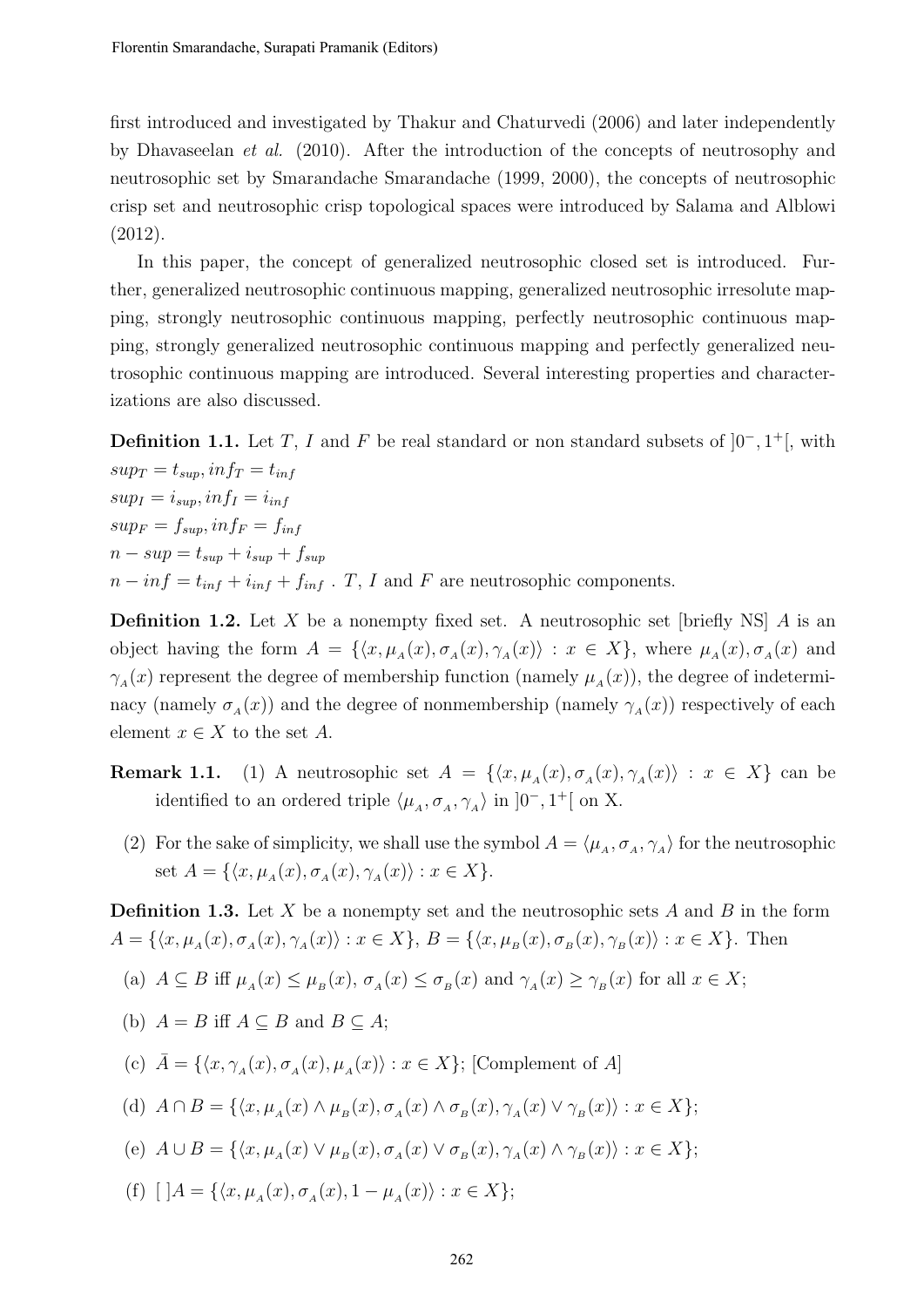(g)  $\langle A = {\langle x, 1 - \gamma_A(x), \sigma_A(x), \gamma_A(x) \rangle : x \in X}$ .

**Definition 1.4.** Let  $\{A_i : i \in J\}$  be an arbitrary family of neutrosophic sets in X. Then

- (a)  $\bigcap A_i = \{ \langle x, \wedge \mu_{A_i}(x), \wedge \sigma_{A_i}(x), \vee \gamma_{A_i}(x) \rangle : x \in X \};$
- (b)  $\bigcup A_i = \{ \langle x, \vee \mu_{A_i}(x), \vee \sigma_{A_i}(x), \wedge \gamma_{A_i}(x) \rangle : x \in X \}.$

Since our main purpose is to construct the tools for developing neutrosophic topological spaces, we must introduce the neutrosophic sets  $0<sub>N</sub>$  and  $1<sub>N</sub>$  in X as follows:

**Definition 1.5.**  $0_N = \{\langle x, 0, 0, 1 \rangle : x \in X\}$  and  $1_N = \{\langle x, 1, 1, 0 \rangle : x \in X\}.$ 

### 2 NEUTROSOPHIC TOPOLOGY

**Definition 2.1.** A neutrosophic topology (NT) on a nonempty set X is a family T of neutrosophic sets in  $X$  satisfying the following axioms:

- (i)  $0_N, 1_N \in T$ ,
- (ii)  $G_1 \cap G_2 \in T$  for any  $G_1, G_2 \in T$ ,
- (iii)  $\bigcup G_i \in T$  for arbitrary family  $\{G_i \mid i \in \Lambda\} \subseteq T$ .

In this case the ordered pair  $(X, T)$  or simply X is called a neutrosophic topological space  $(NTS)$  and each neutrosophic set in T is called a neutrosophic open set  $(NOS)$ . The complement  $\overline{A}$  of a NOS A in X is called a neutrosophic closed set (NCS) in X.

**Definition 2.2.** Let A be a neutrosophic set in a neutrosophic topological space X. Then

 $Nint(A) = \bigcup \{G \mid G$  is a neutrosophic open set in X and  $G \subseteq A\}$  is called the neutrosophic interior of A;

 $Ncl(A) = \bigcap \{G \mid G$  is a neutrosophic closed set in X and  $G \supseteq A\}$  is called the neutrosophic closure of A.

**Corollary 2.1.** Let  $A$ ,  $B$  and  $C$  be neutrosophic sets in  $X$ . Then the basic properties of inclusion and complementation:

- (a)  $A \subseteq B$  and  $C \subseteq D \Rightarrow A \cup C \subseteq B \cup D$  and  $A \cap C \subseteq B \cap D$ ,
- (b)  $A \subseteq B$  and  $A \subseteq C \Rightarrow A \subseteq B \cap C$ .
- (c)  $A \subseteq C$  and  $B \subseteq C \Rightarrow A \cup B \subseteq C$ .
- (d)  $A \subseteq B$  and  $B \subseteq C \Rightarrow A \subseteq C$ .
- (e)  $\overline{A \cup B} = \overline{A} \cap \overline{B}$ .
- (f)  $\overline{A \cap B} = \overline{A} \cup \overline{B}$ .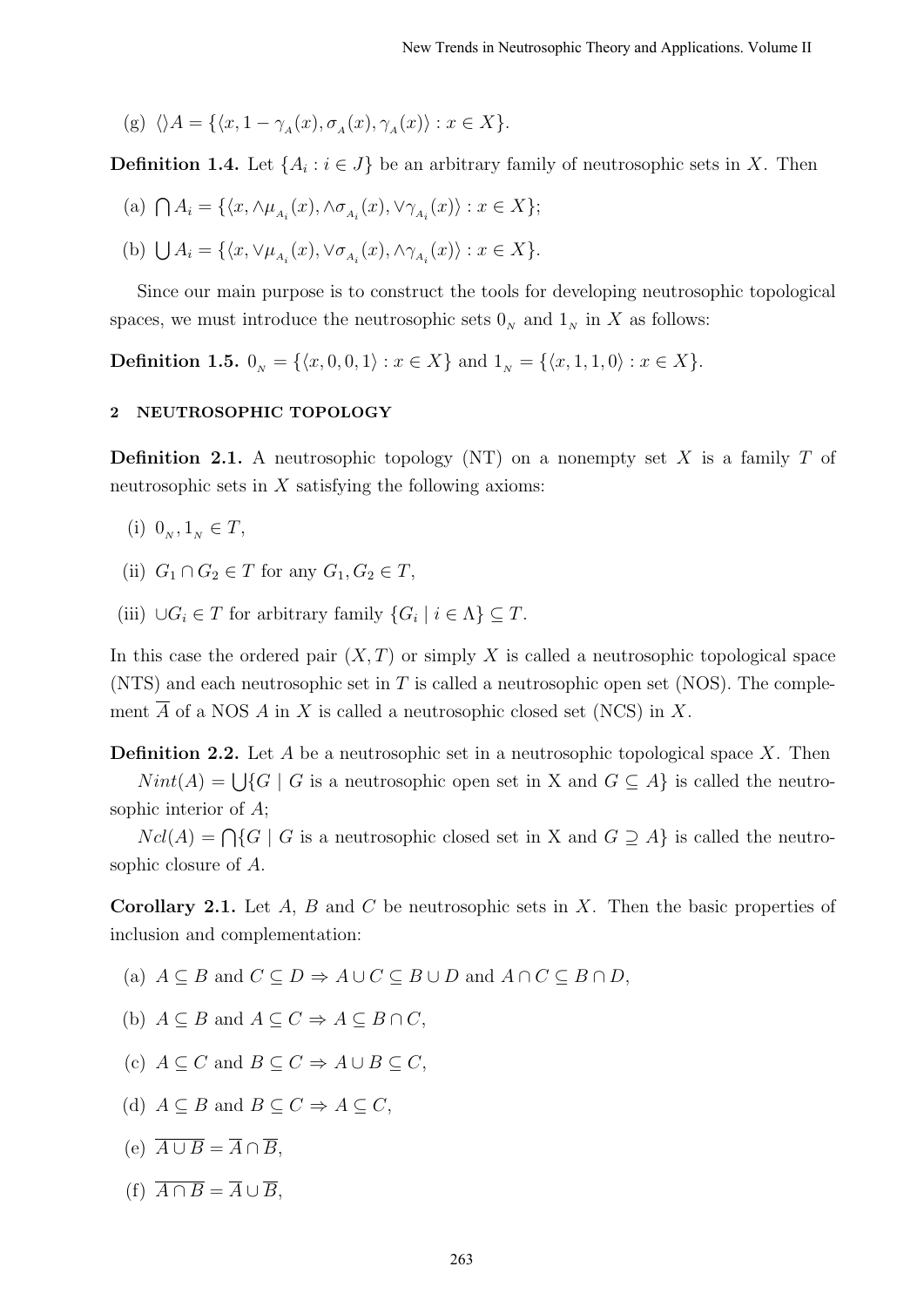- (g)  $A \subseteq B \Rightarrow \overline{B} \subseteq \overline{A}$ .
- (h)  $\overline{\overline{(A)}} = A$ .
- (i)  $\overline{1_N} = 0_N$ , (j)  $\overline{0_N} = 1_N$ .

Now we introduce the notions of image and preimage of neutrosophic sets. Let X and Y be two nonempty sets and  $f: X \to Y$  be a function.

**Definition 2.3.** (a) If  $B = \{ \langle y, \mu_B(y), \sigma_B(y), \gamma_B(y) \rangle : y \in Y \}$  is a neutrosophic set in Y, then the preimage of B under f, denoted by  $f^{-1}(B)$ , is the neutrosophic set in X defined by

$$
f^{-1}(B) = \{ \langle x, f^{-1}(\mu_B)(x), f^{-1}(\sigma_B)(x), f^{-1}(\gamma_B)(x) \rangle : x \in X \}.
$$

(b) If  $A = \{\langle x, \mu_A(x), \sigma_A(x), \gamma_A(x)\rangle : x \in X\}$  is a neutrosophic set in X, then the image of A under f, denoted by  $f(A)$ , is the neutrosophic set in Y defined by  $f(A) = \{ \langle y, f(\mu_A)(y), f(\sigma_A)(y), (1 - f(1 - \gamma_A))(y) \rangle : y \in Y \}.$  where

$$
f(\mu_A)(y) = \begin{cases} \sup_{x \in f^{-1}(y)} \mu_A(x), & \text{if } f^{-1}(y) \neq \emptyset, \\ 0, & \text{otherwise,} \end{cases}
$$
  

$$
f(\sigma_A)(y) = \begin{cases} \sup_{x \in f^{-1}(y)} \sigma_A(x), & \text{if } f^{-1}(y) \neq \emptyset, \\ 0, & \text{otherwise,} \end{cases}
$$
  

$$
(1 - f(1 - \gamma_A))(y) = \begin{cases} \inf_{x \in f^{-1}(y)} \gamma_A(x), & \text{if } f^{-1}(y) \neq \emptyset, \\ 1, & \text{otherwise,} \end{cases}
$$

For the sake of simplicity, let us use the symbol  $f_{-}(\gamma_{A})$  for  $1 - f(1 - \gamma_{A})$ .

**Corollary 2.2.** Let A,  $A_i (i \in J)$  be neutrosophic sets in X, B,  $B_i (i \in K)$  be neutrosophic sets in Y and  $f: X \to Y$  a function. Then

- (a)  $A_1 \subseteq A_2 \Rightarrow f(A_1) \subseteq f(A_2)$ ,
- (b)  $B_1 \subseteq B_2 \Rightarrow f^{-1}(B_1) \subseteq f^{-1}(B_2)$ ,
- (c)  $A \subseteq f^{-1}(f(A))$  { If f is injective, then  $A = f^{-1}(f(A))$  },
- (d)  $f(f^{-1}(B)) \subseteq B$  { If f is surjective, then  $f(f^{-1}(B)) = B$  },
- (e)  $f^{-1}(\bigcup B_j) = \bigcup f^{-1}(B_j),$
- (f)  $f^{-1}(\bigcap B_j) = \bigcap f^{-1}(B_j),$
- (g)  $f(\bigcup A_i) = \bigcup f(A_i),$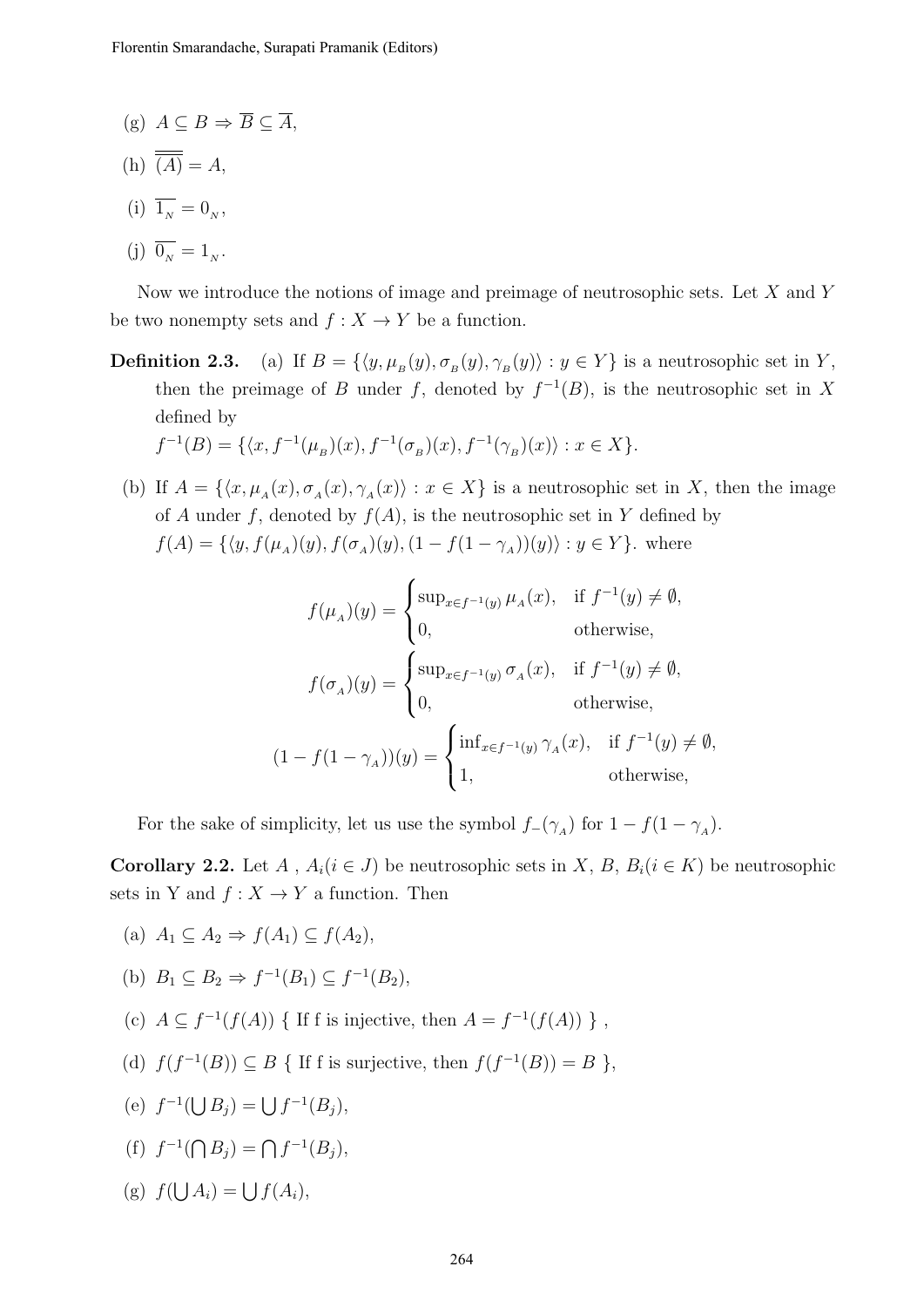- (h)  $f(\bigcap A_i) \subseteq \bigcap f(A_i)$  { If f is injective, then  $f(\bigcap A_i) = \bigcap f(A_i)$ },
- (i)  $f^{-1}(1_N) = 1_N$ ,
- (j)  $f^{-1}(0_N) = 0_N$ ,
- (k)  $f(1_N) = 1_N$ , if f is surjective,
- (1)  $f(0_N) = 0_N$ ,
- (m)  $\overline{f(A)} \subset f(\overline{A})$ , if f is surjective,

(n) 
$$
f^{-1}(\overline{B}) = \overline{f^{-1}(B)}.
$$

# 3 GENERALIZED NEUTROSOPHIC CLOSED SETS AND GENERALIZED NEUTRO-SOPHIC CONTINUOUS FUNCTIONS

**Definition 3.1.** Let  $(X, T)$  be a neutrosophic topological space. A neutrosophic set A in  $(X, T)$  is said to be a generalized neutrosophic closed set if  $Ncl(A) \subseteq G$  whenever  $A \subseteq G$ and G is a neutrosophic open set. The complement of a generalized neutrosophic closed set is called a generalized neutrosophic open set.

**Definition 3.2.** Let  $(X, T)$  be a neutrosophic topological space and A be a neutrosophic set in X. Then the neutrosophic generalized closure and neutrosophic generalized interior of A are defined by,

 $(i)NGcl(A)$  $= \bigcap \{G: G \text{ is a generalized neutrosophic closed}\}\$ set in X and  $A \subseteq G$ .  $(ii) NGint(A) = \bigcup \{G: G \text{ is a generalized neutrosophic open}\}\$ set in X and  $A \supseteq G$ .

**Proposition 3.1.** Let  $(X, T)$  be any neutrosophic topological space and let A and B be neutrosophic sets in  $(X, T)$ . Then the neutrosophic generalized closure operator satisfy the following properties:

- (i)  $A \subseteq NGL(A)$ .
- (ii)  $NGint(A) \subseteq A$ .
- (iii)  $A \subseteq B \Rightarrow NGcl(A) \subseteq NGcl(B)$ .
- (iv)  $A \subseteq B \Rightarrow NGint(A) \subseteq NGint(B)$ .
- (v)  $NGcl(A \cup B) = NGcl(A) \cup NGcl(B).$
- (vi)  $NGint(A \cap B) = NGint(A) \cap NGint(B)$ .
- (vii)  $\overline{NGcl(A)} = NGint(\overline{A}).$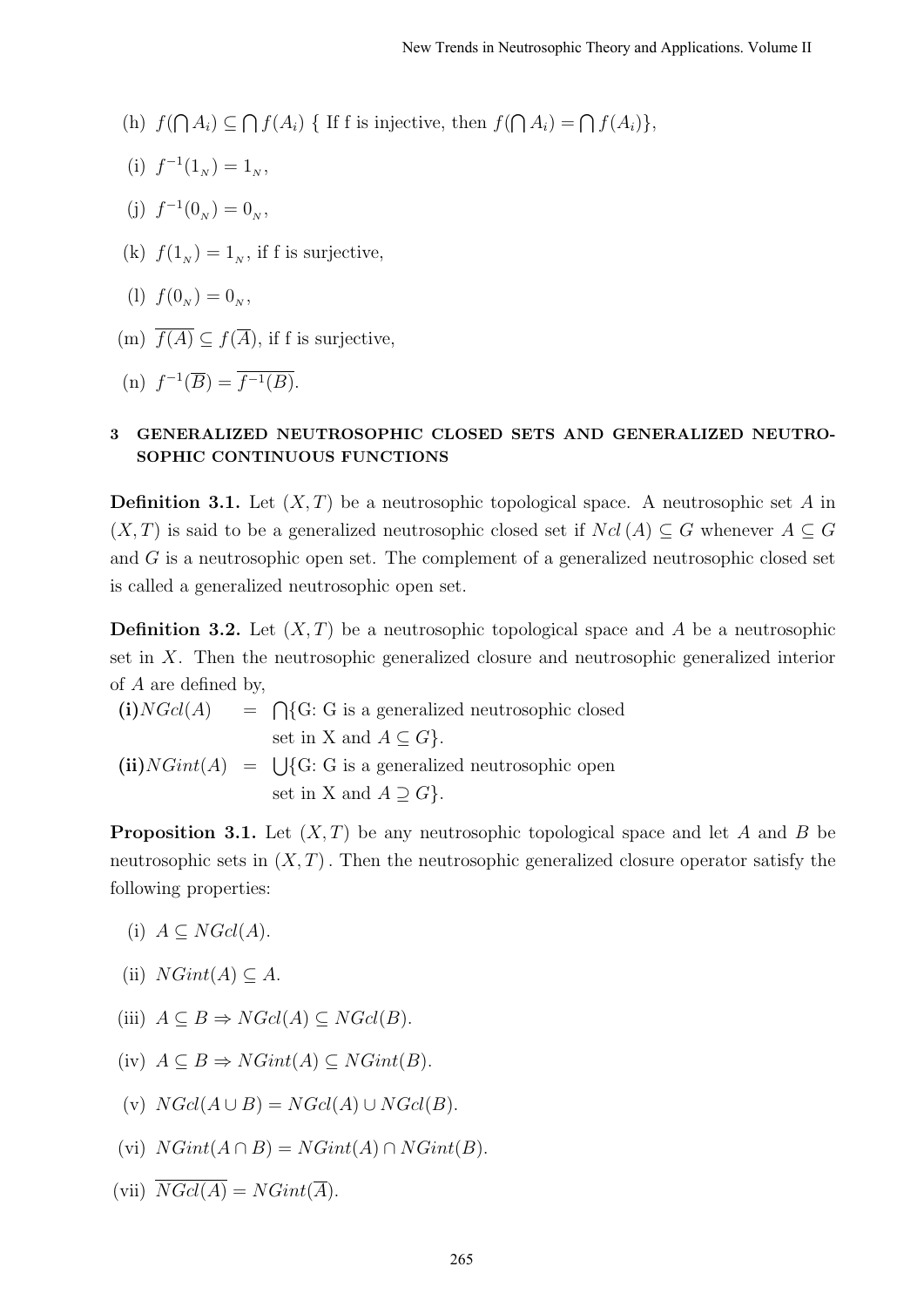(viii)  $\overline{NGint(A)} = NGcl(\overline{A}).$ 

- *Proof.* (i) NGcl(A)=  $\bigcap$ {G: G is a generalized neutrosophic closed set in X and  $A \subseteq G$ }. Thus,  $A \subseteq NGL(A)$ .
	- (ii) NGint(A)= $\bigcup$ {G: G is a generalized neutrosophic open set in X and  $A \supseteq G$ }. Thus,  $NGint(A) \subseteq A$ .
- (iii) NGcl(B)= $\bigcap$ {G: G is a generalized neutrosophic closed set in X and  $B \subseteq G$ },  $\supseteq \bigcap \{G : G$  is a generalized neutrosophic closed set in X and  $A \subseteq G\},$  $\supseteq NGcl(A).$ Thus,  $NGcl(A) \subseteq NGcl(B)$ .
- (iv) NGint(B)= $\bigcup$ {G: G is a generalized neutrosophic open set in X and  $B \supseteq G$ },  $\supseteq \bigcup \{G: G$  is a generalized neutrosophic open set in X and  $A \supseteq G\},$  $\supseteq$  NGint(A). Thus,  $NGint(A) \subseteq NGint(B)$ .
- (v)  $NGcl(A\cup B) = \bigcap \{G: G \text{ is a generalized neutrosophic closed set in } X \text{ and } A\cup B \subseteq G\},\$  $(\bigcap \{G : G \text{ is a generalized neutrosophic closed set in } X \text{ and } A \subseteq G\}) \cup (\bigcap \{G : G \text{ is a }$ generalized neutrosophic closed set in X and  $B \subseteq G$ ,  $= NGcl(A) \cup NGcl(B).$ Thus,  $NGcl(A \cup B)=NGcl(A) \cup NGcl(B)$ .
- (vi)  $NGint(A \cap B) = \bigcup \{G : G$  is a generalized neutrosophic open set in X and  $A \cap B \supseteq G\}$ ,  $(\bigcup \{G : G$  is a generalized neutrosophic open set in X and  $A \supseteq G$ )  $\cap$  ( $\bigcup \{G : G$  is a generalized neutrosophic open set in X and  $B \supseteq G$ ,  $= NGint(A) \cap NGint(B).$ Thus,  $NGint(A \cap B) = NGint(A) \cap NGint(B)$ .
- (vii)  $NGcl(A) = \bigcap \{G : G$  is a generalized neutrosophic closed set in X and  $A \subseteq G\},$  $\overline{NGcl(A)} = \cup \{\overline{G} : \overline{G} \text{ is a generalized neutrosophic open set in } X \text{ and } \overline{A} \supseteq \overline{G}\},\$  $= NGint(\overline{A}).$ Thus,  $\overline{NGcl(A)} = NGint(\overline{A}).$
- (viii) NGint(A)= $\bigcup$ {G: G is a generalized neutrosophic open set in X and  $A \supseteq G$ },  $NGint(A) = \bigcap \{ \overline{G} : \overline{G} \text{ is a generalized neutrosophic closed set in } X \text{ and } \overline{A} \subseteq \overline{G} \},\$  $= NGcl(\overline{A})$ . Thus,  $\overline{NGint(A)} = NGcl(\overline{A})$ .

 $\Box$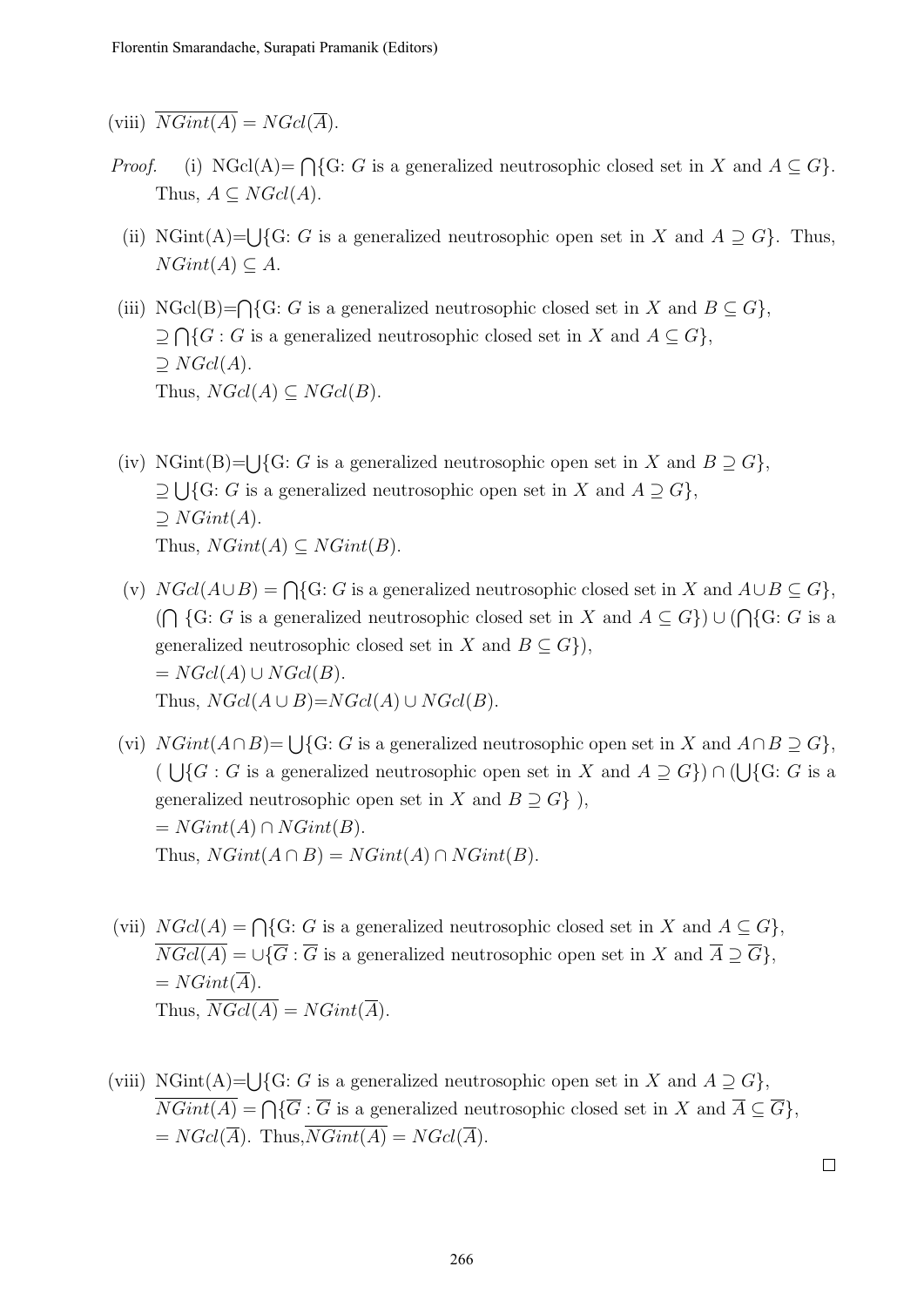**Proposition 3.2.** Let  $(X, T)$  be a neutrosophic topological space. If B is a generalized neutrosophic closed set and  $B \subseteq A \subseteq Ncl(B)$ , then A is a generalized neutrosophic closed set.

*Proof.* Let G be a neutrosophic open set in  $(X, T)$ , such that  $A \subseteq G$ . Since  $B \subseteq A$ ,  $B \subseteq G$ . Now, B is a generalized neutrosophic closed set and  $Ncl(B) \subseteq G$ . But  $Ncl(A) \subseteq Ncl(B)$ . Since  $Ncl(A) \subseteq Ncl(B) \subseteq G$ ,  $Ncl(A) \subseteq G$ . Hence, A is a generalized neutrosophic closed set.  $\Box$ 

**Proposition 3.3.** Let  $(X, T)$  be a neutrosophic topological space. An neutrosophic set A is a generalized neutrosophic open set if and only if  $B \subseteq Nint(A)$ , whenever B is an neutrosophic closed set and  $B \subseteq A$ .

*Proof.* Let  $A$  be a generalized neutrosophic open set and  $B$  be a neutrosophic closed set such that  $B \subseteq A$ . Now,  $B \subseteq A \Rightarrow \overline{A} \subseteq \overline{B}$  and since  $\overline{A}$  is a generalized neutrosophic closed set, then  $Ncl(\overline{A}) \subseteq \overline{B}$ . This means that  $B = \overline{(\overline{B})} \subseteq \overline{Ncl(\overline{A})}$ . But  $\overline{Ncl(\overline{A})} = Nint(A)$ . Hence,  $B \subset Nint(A)$ .

Conversely, suppose that A is a neutrosophic set such that  $B \subseteq Nint(A)$ , whenever B is a neutrosophic closed set and  $B \subseteq A$ . Let  $\overline{A} \subseteq B$  whenever B is a neutrosophic open set. Now,  $\overline{A} \subseteq B \Rightarrow \overline{B} \subseteq A$ . Hence by assumption,  $\overline{B} \subseteq Nint(A)$ . That is,  $\overline{Nint(A)} \subseteq B$ . But  $\overline{Nint(A)} = Ncl(\overline{A})$ . Hence,  $Ncl(\overline{A}) \subseteq B$ . This means that  $\overline{A}$  is a generalized neutrosophic closed set. Therefore, A is a generalized neutrosophic open set.  $\Box$ 

**Proposition 3.4.** If  $Nint(A) \subseteq B \subseteq A$  and if A is a generalized neutrosophic open set, then  $B$  is also a generalized neutrosophic open set.

*Proof.* Now,  $\overline{A} \subseteq \overline{B} \subseteq \overline{Nint(A)} = Ncl(\overline{A})$ . Since A is a generalized neutrosophic open set, then  $\overline{A}$  is a generalized neutrosophic closed set. By Proposition 3.2,  $\overline{B}$  is a generalized neutrosophic closed set. That is, B is a generalized neutrosophic open set.  $\Box$ 

**Definition 3.3.** Let  $(X, T)$  and  $(Y, S)$  be any two neutrosophic topological spaces.

(i) A map  $f : (X,T) \to (Y,S)$  is said to be generalized neutrosophic continuous if the inverse image of every neutrosophic closed set in  $(Y, S)$  is a generalized neutrosophic closed set in  $(X, T)$ .

Equivalently if the inverse image of every neutrosophic open set in  $(Y, S)$  is a generalized neutrosophic open set in  $(X, T)$ .

(ii) A map  $f : (X,T) \to (Y,S)$  is said to be generalized neutrosophic irresolute if the inverse image of every generalized neutrosophic closed set in  $(Y, S)$  is a generalized neutrosophic closed set in  $(X, T)$ .

Equivalently if the inverse image of every generalized neutrosophic open set in  $(Y, S)$ is a generalized neutrosophic open set in  $(X, T)$ .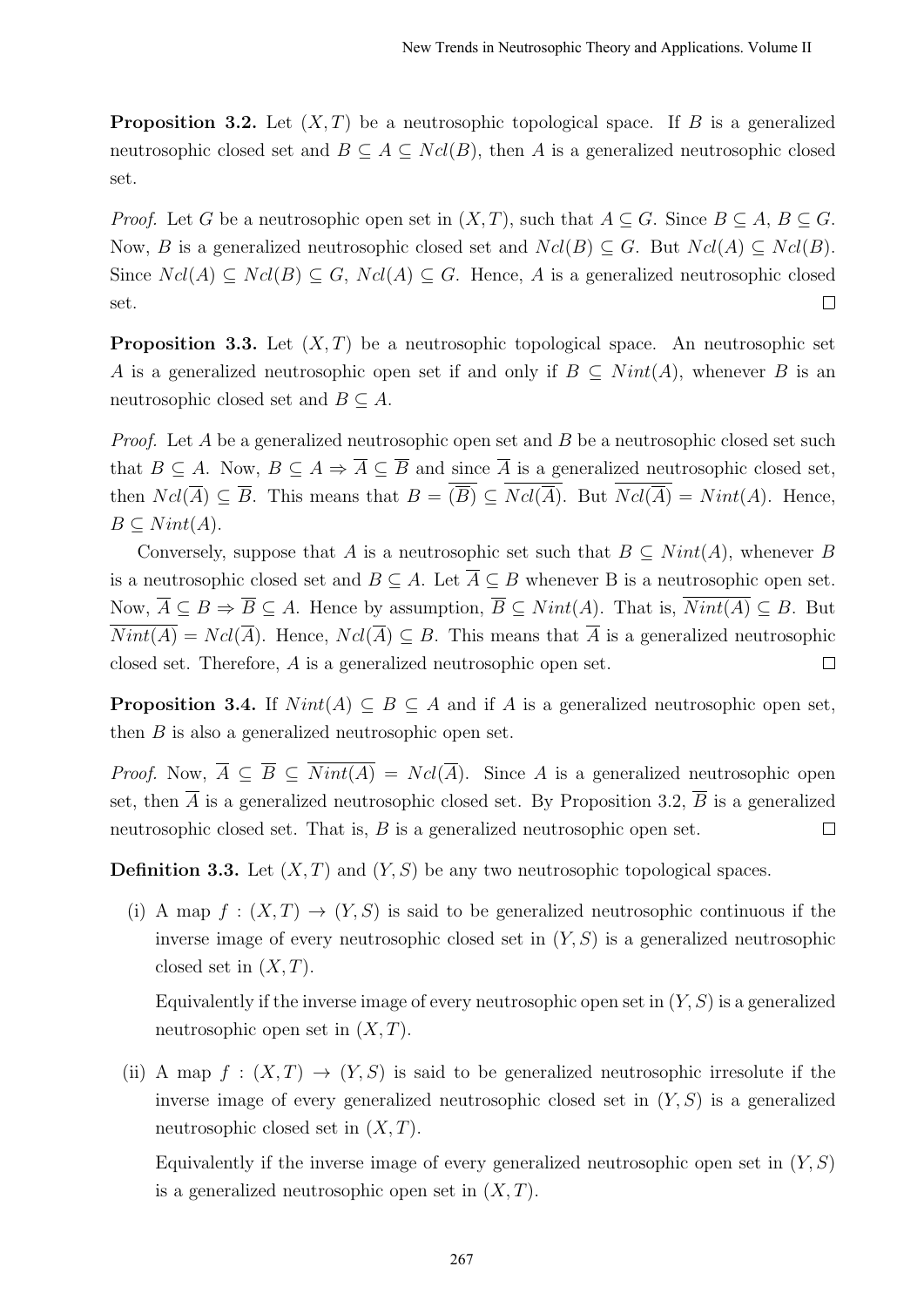- (iii) A map  $f:(X,T) \to (Y,S)$  is said to be strongly neutrosophic continuous if  $f^{-1}(A)$  is both neutrosophic open and neutrosophic closed in  $(X, T)$  for each neutrosophic set A in  $(Y, S)$ .
- (iv) A map  $f: (X,T) \to (Y,S)$  is said to be perfectly neutrosophic continuous if  $f^{-1}(A)$  is both neutrosophic open and neutrosophic closed in  $(X, T)$  for each neutrosophic open set  $A$  in  $(Y, S)$ .
- (v) A map  $f: (X,T) \to (Y,S)$  is said to be strongly generalized neutrosophic continuous if the inverse image of every generalized neutrosophic open set in  $(Y, S)$  is an neutrosophic open set in  $(X, T)$ .
- (vi) A map  $f : (X,T) \to (Y,S)$  is said to be perfectly generalized neutrosophic continuous if the inverse image of every generalized neutrosophic open set in  $(Y, S)$  is both neutrosophic open and neutrosophic closed in  $(X, T)$ .

**Proposition 3.5.** Let  $(X, T)$  and  $(Y, S)$  be any two neutrosophic topological spaces. Let  $f : (X,T) \to (Y,S)$  be a generalized neutrosophic continuous mapping. Then for every neutrosophic set A in X,  $f(NGcl(A)) \subseteq Ncl(f(A)).$ 

*Proof.* Let A be an neutrosophic set in  $(X, T)$ . Since  $Ncl(f(A))$  is a neutrosophic closed set and f is a generalized neutrosophic continuous mapping,  $f^{-1}(Ncl(f(A))$  is a generalized neutrosophic closed set and  $f^{-1}(Ncl(f(A))) \supseteq A$ . Now,  $NGl(A) \subseteq f^{-1}(Ncl(f(A))).$ Therefore,  $f(NGcl(A)) \subseteq Ncl(f(A)).$  $\Box$ 

**Proposition 3.6.** Let  $(X, T)$  and  $(Y, S)$  be any two neutrosophic topological spaces. Let  $f: (X,T) \to (Y,S)$  be a generalized neutrosophic continuous mapping. Then for every neutrosophic set A in Y,  $NGcl(f^{-1}(A)) \subseteq f^{-1}(Ncl(A)).$ 

*Proof.* Let A be a neutrosophic set in  $(Y, S)$ . Let  $B = f^{-1}(A)$ . Then,  $f(B) = f(f^{-1}(A)) \subseteq$ A. By Proposition 3.5.,  $f(NGcl(f^{-1}(A))) \subseteq Ncl(f(f^{-1}(A)))$ . Thus,  $NGcl(f^{-1}(A)) \subseteq$  $f^{-1}(Ncl(A)).$  $\Box$ 

**Proposition 3.7.** Let  $(X, T)$  and  $(Y, S)$  be any two neutrosophic topological spaces. If A is a generalized neutrosophic closed set in  $(X, T)$  and if  $f : (X, T) \to (Y, S)$  is neutrosophic continuous and neutrosophic closed mapping then  $f(A)$  is a generalized neutrosophic closed set in  $(Y, S)$ .

*Proof.* Let G be a neutrosophic open set in  $(Y, S)$ . If  $f(A) \subseteq G$  then  $A \subseteq f^{-1}(G)$  in  $(X, T)$ . Since A is a generalized neutrosophic closed set and  $f^{-1}(G)$  is a neutrosophic open set in  $(X, T)$ ,  $Ncl(A) \subseteq f^{-1}(G)$ . That is,  $f(Ncl(A)) \subseteq G$ . Now, by assumption,  $f(Ncl(A))$  is a neutrosophic closed set in  $(Y, S)$  and  $Ncl(f(A)) \subseteq Ncl(f(Ncl(A))) = f(Ncl(A)) \subseteq G$ . Hence,  $f(A)$  is a generalized neutrosophic closed set.  $\Box$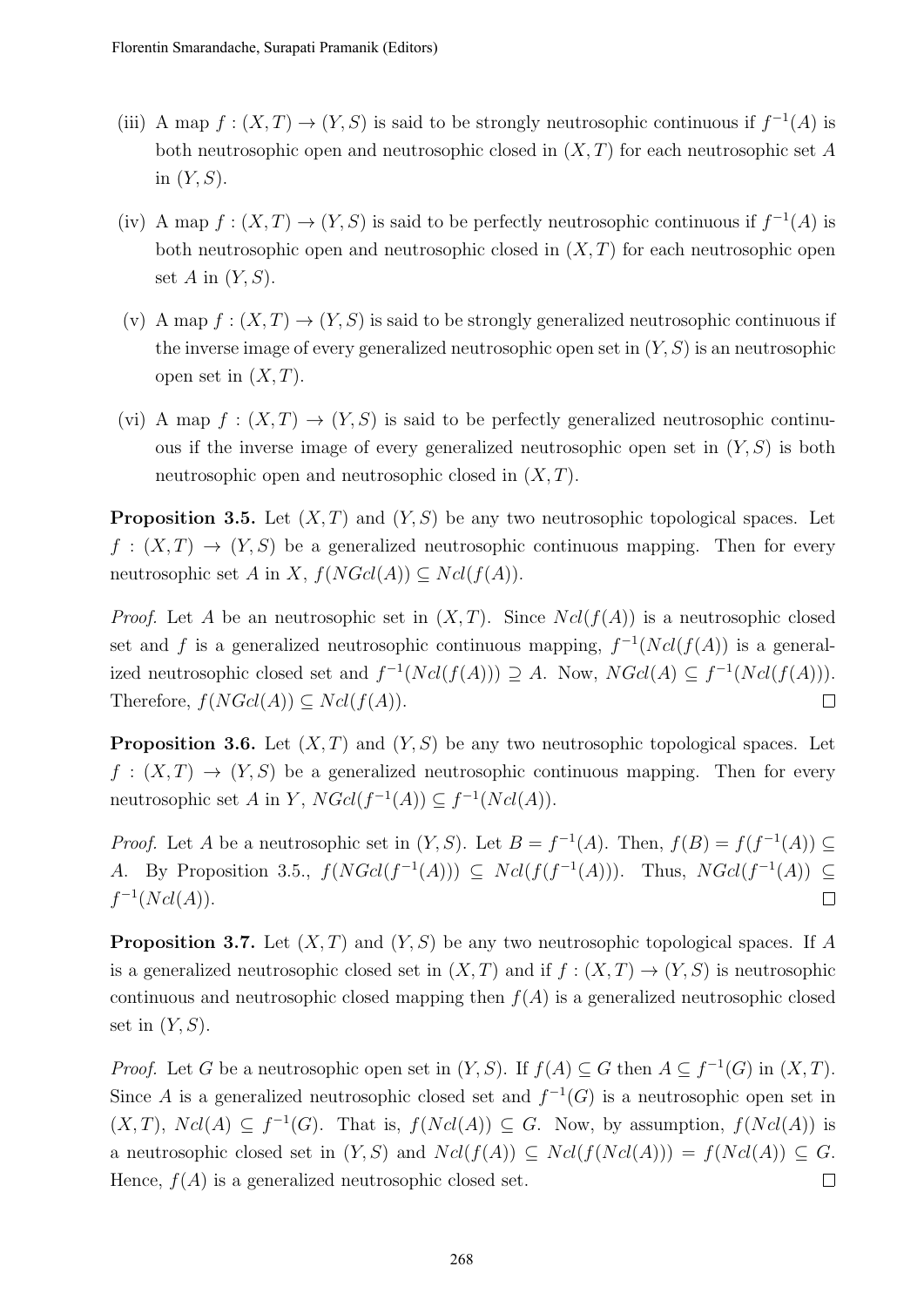**Proposition 3.8.** Let  $(X, T)$  and  $(Y, S)$  be any two neutrosophic topological spaces. If f:  $(X, T) \to (Y, S)$  is a neutrosophic continuous mapping then it is a generalized neutrosophic continuous mapping.

*Proof.* Let A be a neutrosophic open set in  $(Y, S)$ . Since f is a neutrosophic continuous mapping,  $f^{-1}(A)$  is a neutrosophic open set in  $(X,T)$ . Every neutrosophic open set is a generalized neutrosophic open set. Now,  $f^{-1}(A)$  is a generalized neutrosophic open set in  $(X, T)$ . Hence, f is a generalized neutrosophic continuous mapping.

#### The converse of Proposition 3.8., need not be true as shown in Example 3.1.  $\Box$

**Example 3.1.** Let  $X = \{a, b, c\}$ . Define the neutrosophic sets A and B in X as follows:  $A = \langle x, (\frac{a}{a}\rangle)$  $\frac{a}{0.4}, \frac{b}{0.}$  $\frac{b}{0.4}, \frac{c}{0.}$  $(\frac{c}{0.5}),(\frac{a}{0.5})$  $\frac{a}{0.4}, \frac{b}{0.}$  $\frac{b}{0.4}, \frac{c}{0.}$  $(\frac{c}{0.5}),(\frac{a}{0.5})$  $\frac{a}{0.2}, \frac{b}{0.}$  $\frac{b}{0.4}, \frac{c}{0.}$  $\frac{c}{0.3}$ ),  $B = \langle x, (\frac{a}{0.4}) \rangle$  $\frac{a}{0.4}, \frac{b}{0.}$  $\frac{b}{0.5}, \frac{c}{0.}$  $(\frac{c}{0.6})$ ,  $(\frac{a}{0.6})$  $\frac{a}{0.4}, \frac{b}{0.}$  $\frac{b}{0.5}, \frac{c}{0.}$  $\left(\frac{c}{0.6}\right), \left(\frac{a}{0.5}\right)$  $\frac{a}{0.3}, \frac{b}{0.}$  $\frac{b}{0.2}, \frac{c}{0.}$  $\frac{c}{0.3})\rangle.$ Then the families  $T = \{0_N, 1_N, A\}$  and  $S = \{0_N, 1_N, B\}$  are neutrosophic topologies on X. Thus,  $(X, T)$  and  $(X, S)$  are neutrosophic topological spaces. Define  $f : (X, T) \to (X, S)$ as  $f(a) = b, f(b) = a, f(c) = c$ . Then f is a generalized neutrosophic continuous **mapping.** But,  $f^{-1}(B)$  is not a neutrosophic open set in  $(X,T)$  for  $B \in S$ . Hence, f is not a neutrosophic continuous mapping.

**Proposition 3.9.** Let  $(X, T)$  and  $(Y, S)$  be any two neutrosophic topological spaces. If  $f: (X,T) \to (Y,S)$  is a generalized neutrosophic irresolute mapping then it is a generalized neutrosophic continuous mapping.

*Proof.* Let A be a neutrosophic open set in  $(Y, S)$ . Every neutrosophic open set is a generalized neutrosophic open set. Now,  $A$  is a generalized neutrosophic open set. Since  $f$  is a generalized neutrosophic irresolute mapping,  $f^{-1}(A)$  is a generalized neutrosophic open set in  $(X, T)$ . Thus, f is a generalized neutrosophic continuous mapping.

#### The converse of Proposition 3.9., need not be true as shown in Example 3.2.  $\Box$

**Example 3.2.** Let  $X = \{a, b, c\}$ . Define the neutrosophic sets A, B and C in X as follows:  $A = \langle x, (\frac{a}{a}\rangle)$  $\frac{a}{0.4}, \frac{b}{0.}$  $\frac{b}{0.5}, \frac{c}{0.5}$  $\frac{c}{0.5}$ ),  $\left(\frac{a}{0.5}\right)$  $\frac{a}{0.4}, \frac{b}{0.}$  $\frac{b}{0.5}, \frac{c}{0.}$  $\left(\frac{c}{0.5}\right), \left(\frac{a}{0.5}\right)$  $\frac{a}{0.5}, \frac{b}{0.}$  $\frac{b}{0.5}, \frac{c}{0.}$  $\frac{c}{0.5}$ ),  $B = \langle x, (\frac{a}{0.5}) \rangle$  $\frac{a}{0.7}, \frac{b}{0.}$  $\frac{b}{0.6}, \frac{c}{0.}$  $\frac{c}{0.5}$ ),  $\left(\frac{a}{0.5}\right)$  $\frac{a}{0.7}, \frac{b}{0.}$  $\frac{b}{0.6}, \frac{c}{0.}$  $\left(\frac{c}{0.5}\right), \left(\frac{a}{0.5}\right)$  $\frac{a}{0.3}, \frac{b}{0.}$  $\frac{b}{0.4}, \frac{c}{0.}$  $\frac{c}{0.5})\rangle$ and  $C = \langle x, \left( \frac{a}{0} \right) \rangle$  $\frac{a}{0.5}, \frac{b}{0.5}$  $\frac{b}{0.5}, \frac{c}{0.}$  $\left(\frac{c}{0.5}\right), \left(\frac{a}{0.5}\right)$  $\frac{a}{0.5}, \frac{b}{0.}$  $\frac{b}{0.5}, \frac{c}{0.}$  $\frac{c}{0.5}$ ),  $\left(\frac{a}{0.5}\right)$  $\frac{a}{0.4}, \frac{b}{0.}$  $\frac{b}{0.5}, \frac{c}{0.}$  $\frac{c}{(0.5)}$ . Then the families  $T = \{0_N, 1_N, A, B\}$ and  $S = \{0_N, 1_N, C\}$  are neutrosophic topologies on X. Thus,  $(X, T)$  and  $(X, S)$  are neutrosophic topological spaces. Define  $f : (X,T) \to (X,S)$  as follows:  $f(a) = c, f(b) = c, f(c) = c$ . Then f is a generalized neutrosophic continuous mapping. But for a generalized neutrosophic open set  $D = \langle x, \left( \frac{a}{0} \right) \rangle$  $\frac{a}{0.5}, \frac{b}{0.}$  $\frac{b}{0.6}, \frac{c}{0.}$  $\left(\frac{c}{0.5}\right), \left(\frac{a}{0.5}\right)$  $\frac{a}{0.5}, \frac{b}{0.}$  $\frac{b}{0.6}, \frac{c}{0.}$  $\left(\frac{c}{0.5}\right), \left(\frac{a}{0.5}\right)$  $\frac{a}{0.4}, \frac{b}{0.}$  $\frac{b}{0.4}, \frac{c}{0.}$  $\frac{c}{0.4}$ ) in  $(X, S)$ ,  $f^{-1}(D)$  is not a generalized neutrosophic open set in  $(X, T)$ . Thus, f is not a generalized neutrosophic irresolute mapping.

**Proposition 3.10.** Let  $(X, T)$  and  $(Y, S)$  be any two neutrosophic topological spaces. If  $f:(X,T)\to (Y,S)$  is a strongly generalized neutrosophic continuous mapping then f is a neutrosophic continuous mapping.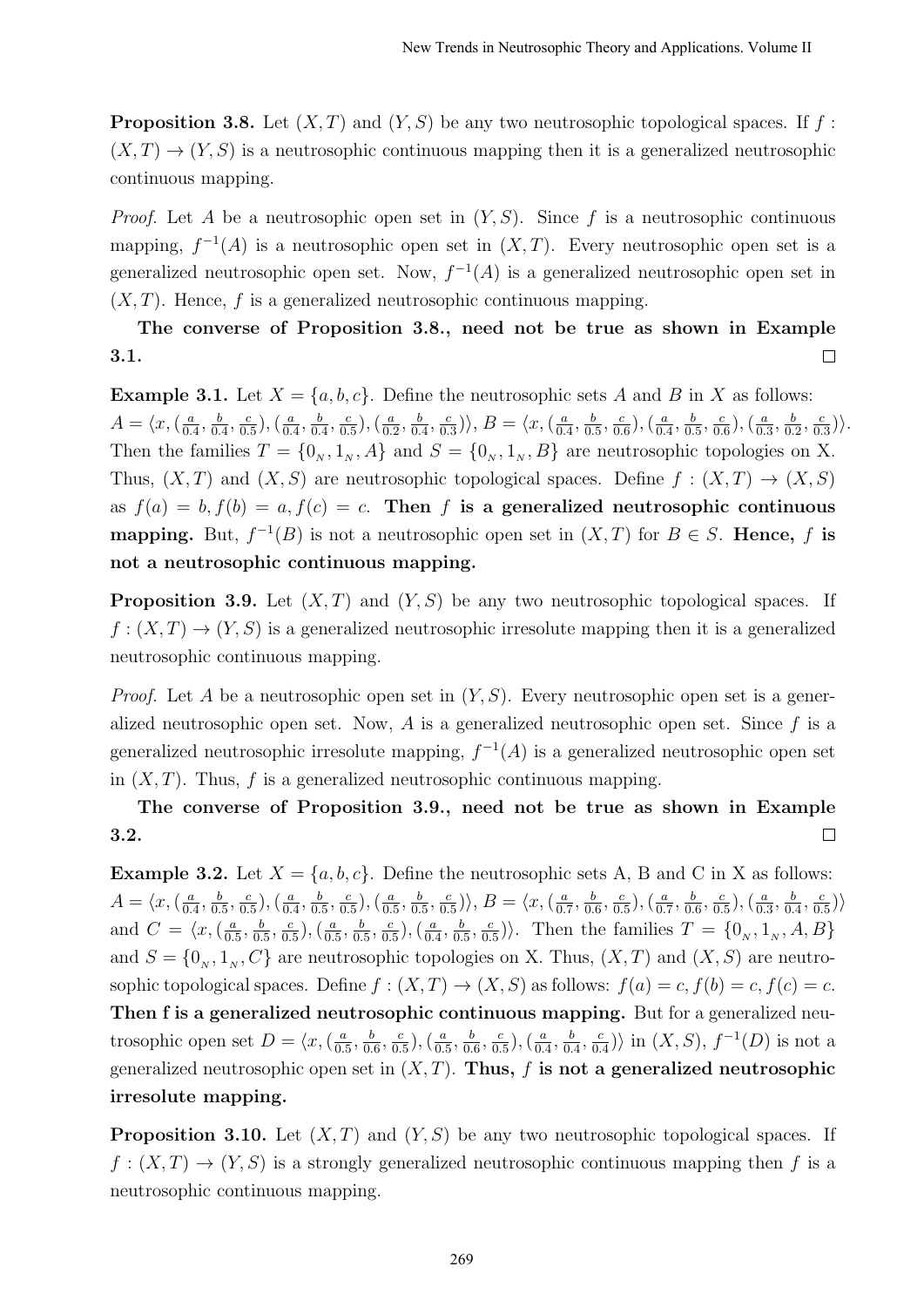*Proof.* Let A be a neutrosophic open set in  $(Y, S)$ . Every neutrosophic open set is a generalized neutrosophic open set. Now, A be a generalized neutrosophic open set in  $(Y, S)$ . Since f is strongly generalized neutrosophic continuous,  $f^{-1}(A)$  is a neutrosophic open set in  $(X, T)$ . Hence, f is a neutrosophic continuous mapping.

### The converse of Proposition 3.10., need not be true as shown in Example 3.3  $\Box$

**Example 3.3.** Let  $X = \{a, b, c\}$ . Define the neutrosophic sets A, B and C in X as follows:  $A = \langle x, \left( \frac{a}{0} \right) \rangle$  $\frac{a}{0.9}, \frac{b}{0.}$  $\frac{b}{0.9}, \frac{c}{0.9}$  $(\frac{c}{0.9}),(\frac{a}{0.9})$  $\frac{a}{0.9}, \frac{b}{0.}$  $\frac{b}{0.9}, \frac{c}{0.}$  $\left(\frac{c}{0.9}\right), \left(\frac{a}{0.9}\right)$  $\frac{a}{0.1}, \frac{b}{0.}$  $\frac{b}{0.1}, \frac{c}{0.}$  $\frac{c}{0.1}$ ),  $B = \langle x, (\frac{a}{0.1}) \rangle$  $\frac{a}{0.9}, \frac{b}{0.}$  $\frac{b}{0.9}, \frac{c}{0.}$  $(\frac{c}{0.9}),(\frac{a}{0.9})$  $\frac{a}{0.9}, \frac{b}{0.}$  $\frac{b}{0.9}, \frac{c}{0.}$  $\left(\frac{c}{0.9}\right), \left(\frac{a}{0.9}\right)$  $\frac{a}{0.1}, \frac{b}{0.}$  $\frac{b}{0.1}, \frac{c}{0}$  $\frac{c}{0}$ ) and  $C = \langle x, \left( \frac{a}{0} \right) \rangle$  $\frac{a}{0.9}, \frac{b}{0.}$  $\frac{b}{0.9}, \frac{c}{0.}$  $(\frac{c}{0.9}),(\frac{a}{0.9})$  $\frac{a}{0.9}, \frac{b}{0.}$  $\frac{b}{0.9}, \frac{c}{0.}$  $\left(\frac{c}{0.9}\right), \left(\frac{a}{0.9}\right)$  $\frac{a}{0.1}, \frac{b}{0}$  $\frac{b}{0}$ ,  $\frac{c}{0}$  $\left\{\frac{c}{0.1}\right\}$ . Then the families  $T = \{0_N, 1_N, A, B\}$  and  $S = \{0_N, 1_N, C\}$  are neutrosophic topologies on X. Thus,  $(X, T)$  and  $(X, S)$  are neutrosophic topological spaces. Define  $f : (X,T) \to (X,S)$  as follows:  $f(a) = a, f(b) = c, f(c) = b$ . Then f is a neutrosophic continuous mapping.

Let  $D = \langle x, (\frac{a}{\Omega})\rangle$  $\frac{a}{0.9}, \frac{b}{0.9}$  $(\frac{b}{0.9}, \frac{c}{0.99}), (\frac{a}{0.9})$  $\frac{a}{0.9}, \frac{b}{0.9}$  $\frac{b}{0.9}, \frac{c}{0.99}$ ),  $\left(\frac{a}{0.05}, \frac{b}{0}\right)$  $\left(\frac{b}{0}, \frac{c}{0.01}\right)$  be a generalized neutrosophic open set in  $(X, S)$ . Now,  $f^{-1}(D)$  is not a neutrosophic open set in  $(X, T)$ . Thus, f is not a Strongly generalized neutrosophic continuous mapping.

**Proposition 3.11.** Let  $(X, T)$  and  $(Y, S)$  be any two neutrosophic topological spaces. If  $f:(X,T)\to (Y,S)$  is a perfectly generalized neutrosophic continuous mapping then f is a strongly generalized neutrosophic continuous mapping.

*Proof.* Let A be a generalized neutrosophic open set in  $(Y, S)$ . Since f is a perfectly generalized neutrosophic continuous mapping,  $f^{-1}(A)$  is a neutrosophic open set in  $(X,T)$ . Thus, f is a strongly generalized neutrosophic continuous mapping.

The converse of Proposition 3.11., need not be true as shown in Example 3.4.  $\Box$ 

**Example 3.4.** Let  $X = \{a, b, c\}$ . Define the neutrosophic sets  $A_n$  and B in X as follows:  $A_n = \langle x, \mu_{A_n}, \sigma_{A_n}, \gamma_{A_n} : n = 0, 1, 2, \ldots \rangle$  where

$$
\mu_{A_n} = \begin{cases}\n(\frac{a}{0}, \frac{b}{0}, \frac{c}{0}), & \alpha = 0; \\
(\frac{a}{1-\alpha}, \frac{b}{1-\alpha}, \frac{c}{1-\alpha}), & 0 < \alpha \le \frac{4n}{10n+1}; \\
(\frac{a}{1}, \frac{b}{1}, \frac{c}{1}), & \frac{4n}{10n+1} < \alpha \le 1.\n\end{cases}\n\quad\n\begin{cases}\n(\frac{a}{0}, \frac{b}{0}, \frac{c}{0}), & \alpha = 0; \\
(\frac{a}{1-\alpha}, \frac{b}{1-\alpha}, \frac{c}{1-\alpha}), & 0 < \alpha \le \frac{4n}{10n+1}; \\
(\frac{a}{1}, \frac{b}{1}, \frac{c}{1}), & \frac{4n}{10n+1} < \alpha \le 1.\n\end{cases}
$$
\n
$$
\gamma_{A_n} = \begin{cases}\n(\frac{a}{1}, \frac{b}{1}, \frac{c}{1}), & \alpha = 0; \\
(\frac{a}{\alpha}, \frac{b}{\alpha}, \frac{c}{\alpha}), & 0 < \alpha \le \frac{4n}{10n+1}; \\
(\frac{a}{0}, \frac{b}{0}, \frac{c}{0}), & 0 < \alpha \le \frac{4n}{10n+1}; \\
(\frac{a}{0}, \frac{b}{0}, \frac{c}{0}), & \frac{4n}{10n+1} < \alpha \le 1.\n\end{cases}
$$
\nand  $B = \langle x, (\frac{a}{0.6}, \frac{b}{0.6}, \frac{c}{0.6}), (\frac{a}{0.6}, \frac{b}{0.6}, \frac{c}{0.5}), (\frac{a}{0.4}, \frac{b}{0.4}, \frac{c}{0.4})\rangle.$ 

Then the families  $T = \{0_N, 1_N, A_n, n = 0, 1, 2, \ldots\}$  and  $S = \{0_N, 1_N, B\}$  are neutrosophic topologies on X. Thus,  $(X, T)$  and  $(X, S)$  are neutrosophic topological spaces. Define f:  $(X, T) \rightarrow (X, S)$  as follows:  $f(a) = c, f(b) = c, f(c) = c$ . Then f is a strongly generalized neutrosophic continuous mapping.

Let  $C = \langle x, \left( \frac{a}{0} \right) \rangle$  $\frac{a}{0.7}, \frac{b}{0.5}$  $\frac{b}{0.7}, \frac{c}{0.}$  $\frac{c}{0.7}$ ),  $\left(\frac{a}{0.7}\right)$  $\frac{a}{0.7}, \frac{b}{0.}$  $\frac{b}{0.7}, \frac{c}{0.}$  $(\frac{c}{0.7}),(\frac{a}{0.7})$  $\frac{a}{0.3}, \frac{b}{0.}$  $\frac{b}{0.3}, \frac{c}{0.}$  $\frac{c}{(0.3)}$  be a generalized neutrosophic open set in  $(X, S)$ . Now,  $f^{-1}(D)$  is neutrosophic open and not neutrosophic closed in  $(X, T)$ . Hence, f is not a perfectly generalized neutrosophic continuous mapping.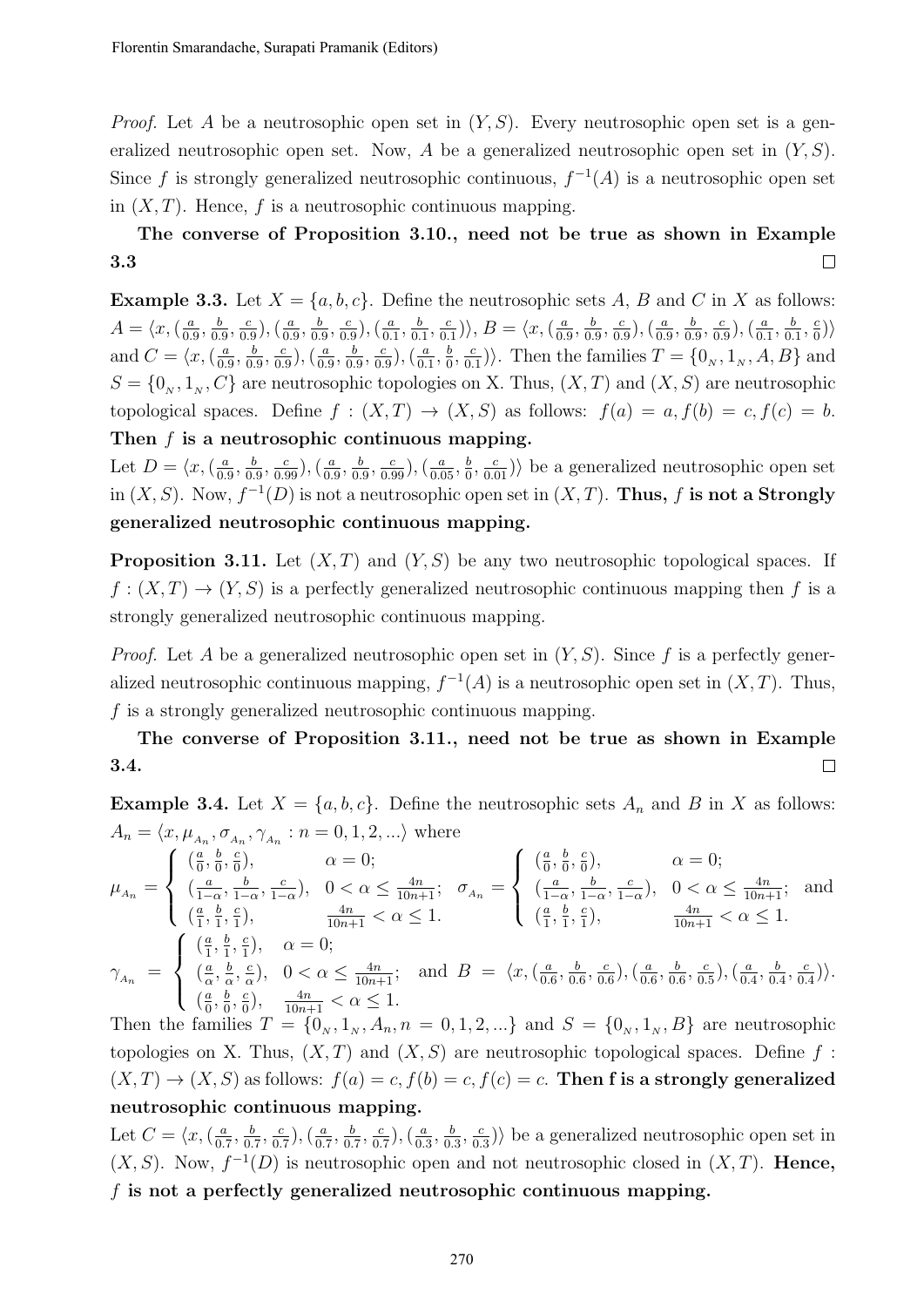**Proposition 3.12.** Let  $(X, T)$  and  $(Y, S)$  be any two neutrosophic topological spaces. If  $f : (X,T) \to (Y,S)$  is a strongly neutrosophic continuous mapping then f is a strongly generalized neutrosophic continuous mapping.

*Proof.* Let A be a generalized neutrosophic open set in  $(Y, S)$ . Since f is a strongly neutrosophic continuous mapping,  $f^{-1}(A)$  is neutrosophic open and neutrosophic closed in  $(X, T)$ . Hence, f is a strongly generalized neutrosophic continuous mapping.

#### The converse of Proposition 3.12., need not be true as shown in Example 3.5.  $\Box$

**Example 3.5.** Let  $X = \{a, b, c\}$ . Define the neutrosophic sets  $A_n$  and B in X as follows:  $A_n = \langle x, \mu_{A_n}, \sigma_{A_n}, \gamma_{A_n} : n = 0, 1, 2, \ldots \rangle$  where

$$
\mu_{A_n} = \begin{cases}\n(\frac{a}{0}, \frac{b}{0}, \frac{c}{0}), & \alpha = 0; \\
(\frac{a}{1-\alpha}, \frac{b}{1-\alpha}, \frac{c}{1-\alpha}), & 0 < \alpha \le \frac{4n}{10n+1}; \ \sigma_{A_n} = \begin{cases}\n(\frac{a}{0}, \frac{b}{0}, \frac{c}{0}), & \alpha = 0; \\
(\frac{a}{1-\alpha}, \frac{b}{1-\alpha}, \frac{c}{1-\alpha}), & 0 < \alpha \le \frac{4n}{10n+1}; \\
(\frac{a}{1}, \frac{b}{1}, \frac{c}{1}), & \frac{4n}{10n+1} < \alpha \le 1.\n\end{cases} \\
\gamma_{A_n} = \begin{cases}\n(\frac{a}{1}, \frac{b}{1}, \frac{c}{1}), & \alpha = 0; \\
(\frac{a}{1}, \frac{b}{1}, \frac{c}{1}), & \alpha = 0; \\
(\frac{a}{\alpha}, \frac{b}{\alpha}, \frac{c}{\alpha}), & 0 < \alpha \le \frac{4n}{10n+1}; \text{ and } B = \langle x, (\frac{a}{0.6}, \frac{b}{0.6}, \frac{c}{0.6}), (\frac{a}{0.6}, \frac{b}{0.6}, \frac{c}{0.6}), (\frac{a}{0.4}, \frac{b}{0.4}, \frac{c}{0.4})\rangle. \\
(\frac{a}{0}, \frac{b}{0}, \frac{c}{0}), & \frac{4n}{10n+1} < \alpha \le 1.\n\end{cases}
$$

Then the families  $T = \{0_N, 1_N, A_n, n = 0, 1, 2, \ldots\}$  and  $S = \{0_N, 1_N, B\}$  are neutrosophic topologies on X. Thus,  $(X, T)$  and  $(X, S)$  are neutrosophic topological spaces. Define f:  $(X, T) \rightarrow (X, S)$  as follows:  $f(a) = c, f(b) = c, f(c) = c$ . Then f is a strongly generalized neutrosophic continuous mapping.

Let  $D = \langle x, (\frac{a}{\alpha})\rangle$  $\frac{a}{0.9}, \frac{b}{0.9}$  $\frac{b}{0.9}, \frac{c}{0.9}$  $(\frac{c}{0.9}),(\frac{a}{0.9})$  $\frac{a}{0.9}, \frac{b}{0.}$  $\frac{b}{0.9}, \frac{c}{0.9}$  $\left(\frac{c}{0.9}\right), \left(\frac{a}{0.9}\right)$  $\frac{a}{0.1}, \frac{b}{0.}$  $\frac{b}{0.1}, \frac{c}{0.}$  $\frac{c}{0.1}$ ) be a neutrosophic set in  $(X, S)$ . Then  $f^{-1}(D)$  is a neutrosophic open set and but not a neutrosophic closed set in  $(X, T)$ . Hence,  $f$  is not a strongly neutrosophic continuous mapping.

**Proposition 3.13.** Let  $(X, T)$  and  $(Y, S)$  be any two neutrosophic topological spaces. If  $f: (X,T) \to (Y,S)$  is a strongly neutrosophic continuous mapping then f is a generalized neutrosophic irresolute mapping.

*Proof.* Let A be a generalized neutrosophic open set in  $(Y, S)$ . Since f is a strongly neutrosophic continuous mapping,  $f^{-1}(A)$  is neutrosophic open and neutrosophic closed in  $(X, T)$ . Since every neutrosophic open set is a generalized neutrosophic open set,  $f^{-1}(A)$  is a generalized neutrosophic open set in  $(X, T)$ . Hence, f is a generalized neutrosophic irresolute mapping.

The converse of Proposition 3.13., need not be true as shown in Example 3.6.  $\Box$ 

**Example 3.6.** Let  $X = \{a, b, c\}$ . Define the neutrosophic sets  $A_n$  and B in X as follows:  $A_n = \langle x, \mu_{A_n}, \sigma_{A_n}, \gamma_{A_n} : n = 0, 1, 2, \ldots \rangle$  where

$$
\mu_{A_n} = \begin{cases}\n(\frac{a}{0}, \frac{b}{0}, \frac{c}{0}), & \alpha = 0; \\
(\frac{a}{1-\alpha}, \frac{b}{1-\alpha}, \frac{c}{1-\alpha}), & 0 < \alpha \le \frac{4n}{10n+1}; \\
(\frac{a}{1}, \frac{b}{1}, \frac{c}{1}), & \frac{4n}{10n+1} < \alpha \le 1.\n\end{cases} ; \sigma_{A_n} = \begin{cases}\n(\frac{a}{0}, \frac{b}{0}, \frac{c}{0}), & \alpha = 0; \\
(\frac{a}{1-\alpha}, \frac{b}{1-\alpha}, \frac{c}{1-\alpha}), & 0 < \alpha \le \frac{4n}{10n+1}; \\
(\frac{a}{1}, \frac{b}{1}, \frac{c}{1}), & \frac{4n}{10n+1} < \alpha \le 1.\n\end{cases}
$$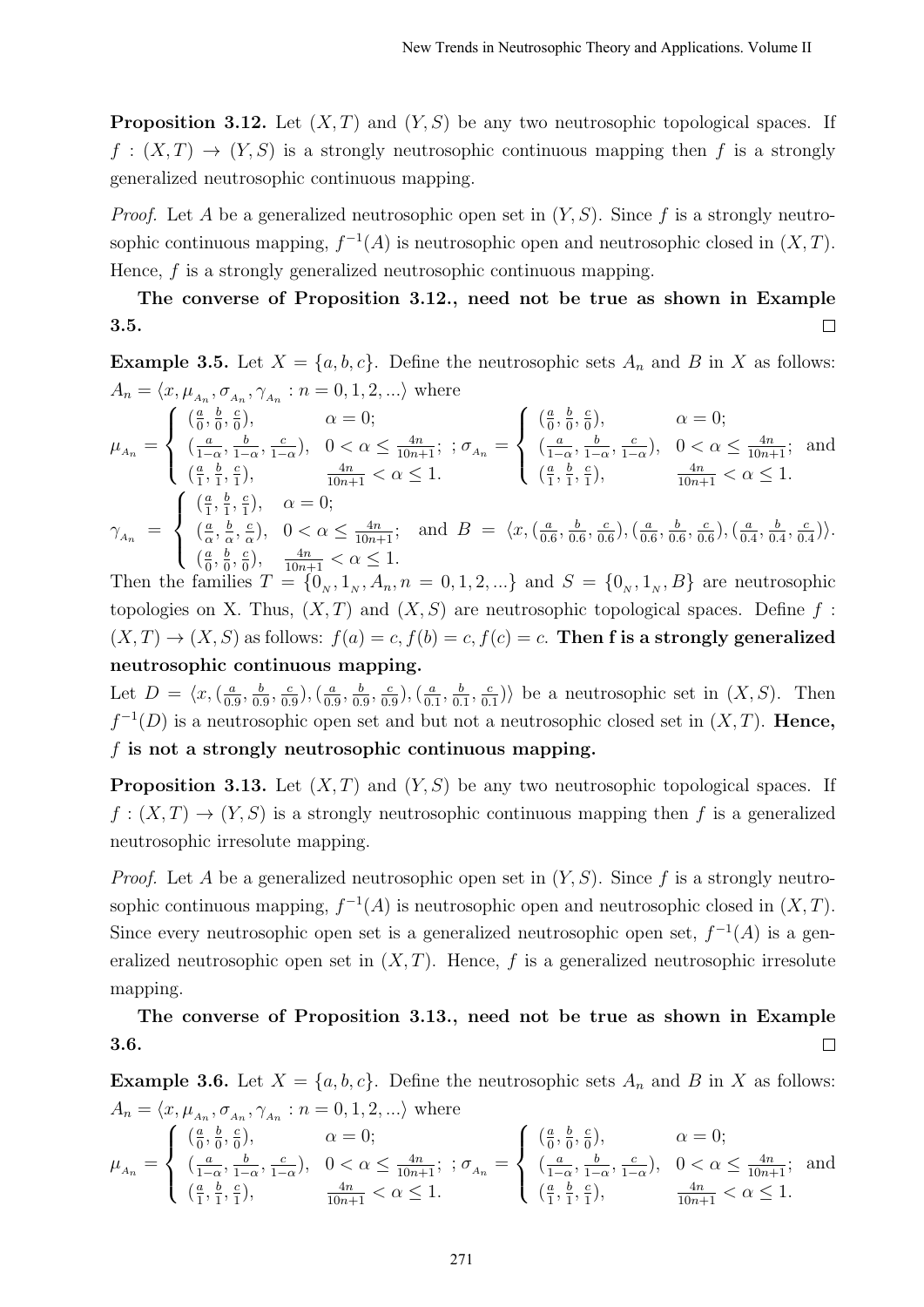$\gamma_{A_n} =$  $\sqrt{ }$  $\int$  $\overline{\mathcal{L}}$  $\left(\frac{a}{1}\right)$  $\frac{a}{1}, \frac{b}{1}$  $\frac{b}{1}, \frac{c}{1}$  $\frac{c}{1}$ ,  $\alpha = 0;$  $\left(\frac{a}{a}\right)$  $\frac{a}{\alpha}$ ,  $\frac{b}{\alpha}$  $\frac{b}{\alpha}$ ,  $\frac{c}{\alpha}$  $\frac{c}{\alpha}$ ,  $0 < \alpha \le \frac{4n}{10n+1}$ ;  $\left(\frac{a}{0}\right)$  $\frac{a}{0}, \frac{b}{0}$  $\frac{b}{0}$ ,  $\frac{c}{0}$  $\frac{c}{0}$ ),  $\frac{4n}{10n+1} < \alpha \leq 1$ . and  $B = \langle x, \left( \frac{a}{0} \right) \rangle$  $\frac{a}{0.6}, \frac{b}{0.}$  $\frac{b}{0.6}, \frac{c}{0.}$  $(\frac{c}{0.6}),(\frac{a}{0.6})$  $\frac{a}{0.6}, \frac{b}{0.}$  $\frac{b}{0.6}, \frac{c}{0.}$  $\left(\frac{c}{0.6}\right), \left(\frac{a}{0.5}\right)$  $\frac{a}{0.4}, \frac{b}{0.}$  $\frac{b}{0.4}, \frac{c}{0.}$  $\frac{c}{0.4}$ ). Then

the families  $T = \{0_n, 1_N, A_n, n = 0, 1, 2, ...\}$  and  $S = \{0_n, 1_N, B\}$  are neutrosophic topologies on X. Thus,  $(X, T)$  and  $(X, S)$  are neutrosophic topological spaces. Define  $f : (X, T) \rightarrow$  $(X, S)$  as follows:  $f(a) = c, f(b) = c, f(c) = c$ . Then f is a generalized neutrosophic irresolute mapping.

Let  $D = \langle x, \left( \frac{a}{0} \right) \rangle$  $\frac{a}{0.9}, \frac{b}{0.9}$  $\frac{b}{0.9}, \frac{c}{0.9}$  $\left(\frac{c}{0.9}\right), \left(\frac{a}{0.9}\right)$  $\frac{a}{0.9}, \frac{b}{0.}$  $\frac{b}{0.9}, \frac{c}{0.9}$  $\left(\frac{c}{0.9}\right), \left(\frac{a}{0.9}\right)$  $\frac{a}{0.1}, \frac{b}{0.}$  $\frac{b}{0.1}, \frac{c}{0.}$  $\frac{c}{0.1}$ ) be a neutrosophic set in  $(X, S)$ . Then  $f^{-1}(D)$  is neutrosophic open and not neutrosophic closed in  $(X, T)$ . Hence, f is not a strongly neutrosophic continuous mapping.

**Proposition 3.14.** Let  $(X, T), (Y, S)$  and  $(Z, R)$  be any three neutrosophic topological spaces. Let  $f : (X,T) \to (Y,S)$  be a generalized neutrosophic irresolute mapping and  $g:(Y, S) \to (Z, R)$  be a generalized neutrosophic continuous mapping. Then  $g \circ f$  is a generalized neutrosophic continuous mapping.

*Proof.* Let A be a neutrosophic open set in  $(Z, R)$ . Since g is a generalized neutrosophic continuous mapping,  $g^{-1}(A)$  is a generalized neutrosophic open set in  $(Y, S)$ . Since f is a generalized neutrosophic irresolute mapping,  $f^{-1}(g^{-1}(A))$  is a generalized neutrosophic open set in  $(X, T)$ . Thus,  $q \circ f$  is a generalized neutrosophic continuous mapping.  $\Box$ 

**Proposition 3.15.** Let  $(X, T), (Y, S)$  and  $(Z, R)$  be any three neutrosophic topological spaces. Let  $f : (X,T) \to (Y,S)$  be a strongly generalized neutrosophic continuous mapping and  $g: (Y, S) \to (Z, R)$  be a generalized neutrosophic continuous mapping. Then  $g \circ f$ is a neutrosophic continuous mapping.

*Proof.* Let A be a neutrosophic closed set in  $(Z, R)$ . Since g is a generalized neutrosophic continuous mapping.  $g^{-1}(A)$  is a generalized neutrosophic closed set in  $(Y, S)$ . Since f is a strongly generalized neutrosophic continuous mapping,  $f^{-1}(g^{-1}(A))$  is a neutrosophic closed set in  $(X, T)$ . Thus,  $g \circ f$  is a neutrosophic continuous mapping.  $\Box$ 

**Definition 3.4.** Let  $(X, T)$  and  $(Y, S)$  be any two neutrosophic topological spaces. Let  $f: (X,T) \to (Y,S)$  be a mapping. The graph  $g: X \to X \times Y$  of f is defined by  $g(x) =$  $(x, f(x)), \forall x \in X$ 

**Proposition 3.16.** Let  $(X, T)$  and  $(Y, S)$  be any two neutrosophic topological spaces. Let  $f: (X,T) \to (Y,S)$  be a mapping. If the graph  $q: X \to X \times Y$  of f is a strongly neutrosophic continuous mapping then f is also a strongly neutrosophic continuous mapping.

*Proof.* Let A be a neutrosophic set in  $(Y, S)$ . By Definition 3.4.,  $f^{-1}(A) = 1 \sim \bigcap f^{-1}(A)$  $g^{-1}(1_{\sim} \times A)$ . Since g is a strongly neutrosophic continuous mapping,  $g^{-1}(1_{\sim} \times A)$  is both neutrosophic open and neutrosophic closed in  $(X, T)$ . Now,  $f^{-1}(A)$  is both neutrosophic open and neutrosophic closed in  $(X, T)$ . Hence, f is a strongly neutrosophic continuous mapping.  $\Box$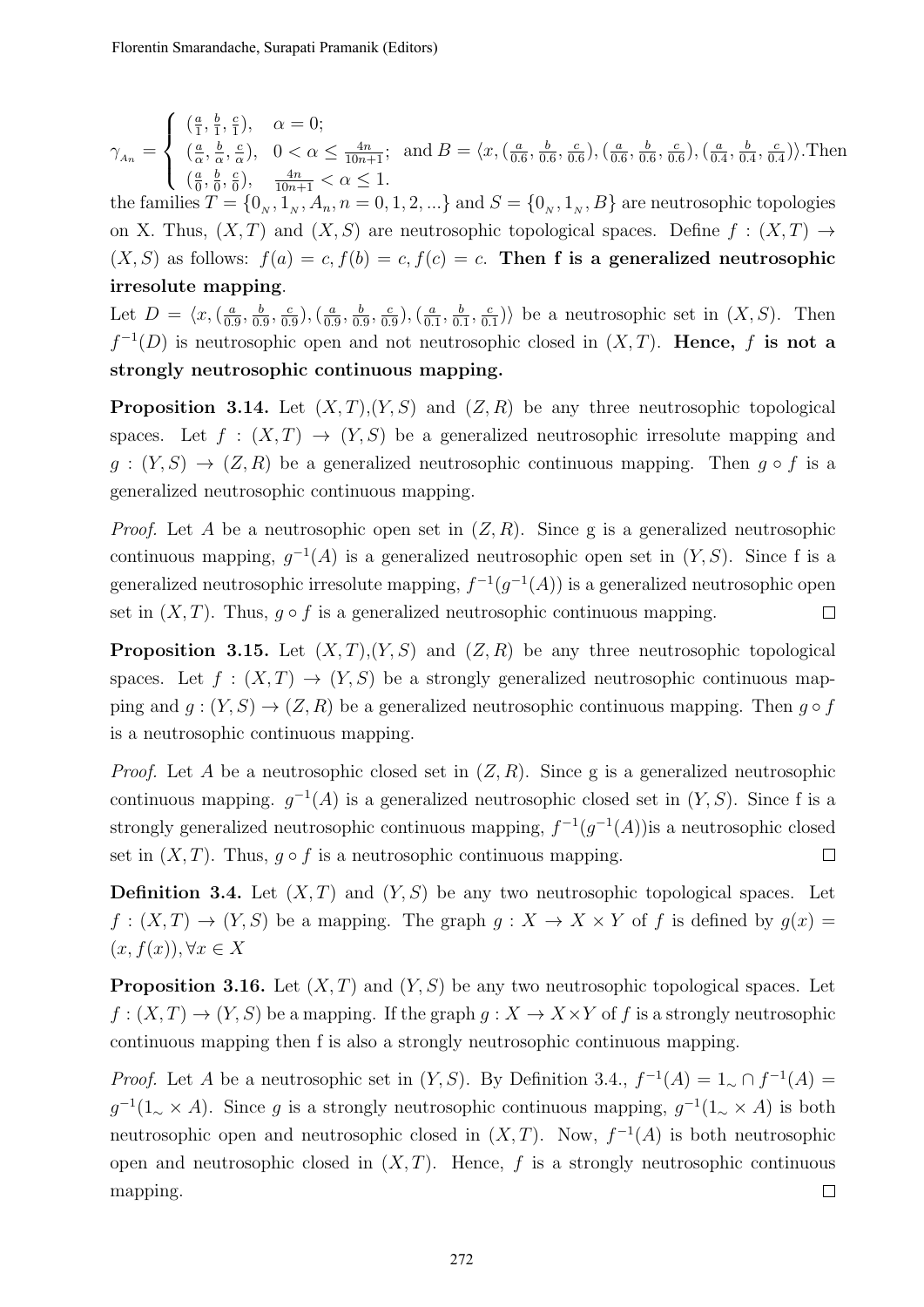**Proposition 3.17.** Let  $(X, T)$  and  $(Y, S)$  be any two neutrosophic topological spaces. Let  $f: (X,T) \to (Y,S)$  be a mapping. If the graph  $q: X \to X \times Y$  of f is a perfectly neutrosophic continuous mapping then  $f$  is also a perfectly neutrosophic continuous mapping.

*Proof.* Let A be a neutrosophic set in  $(Y, S)$ . By Definition 3.4.,  $f^{-1}(A) = 1 \sim \bigcap f^{-1}(A)$  $g^{-1}(1_{\sim} \times A)$ . Since g is a perfectly neutrosophic continuous mapping,  $g^{-1}(1_{\sim} \times A)$  is both neutrosophic open and neutrosophic closed in  $(X, T)$ . Hence, f is a perfectly neutrosophic  $\Box$ continuous mapping.

### REFERENCES

Atanassov, K. (1983, June) Intuitionistic fuzzy sets, in: V. Sgurev, Ed., VII ITKR's Session, Sofia (Central Sci. and Techn. Library, Bulg. Academy of Sciences, 1984).

Atanassov, K. (1986). Intuitionistic fuzzy sets. Fuzzy Sets and Systems , 20, 87-96.

Atanassov, K. (1988) Review and new results on Intuitionistic fuzzy sets,Preprint IM-MFAIS-1-88, Sofia, 1988.

Atanassov, K., and Stoeva, S.(1983, August). Intuitionistic fuzzy sets, in: Polish Syrup. on Interval & Fuzzy Mathematics, Poznan, 23-26.

Atanassov, K., and Stoeva, S.(1984) Intuitionistic L-fuzzy sets, in: R. Trappl, Ed., Cybernetics and System Research, Vol. 2 (Elsevier, Amsterdam) 539-540.

Chang, C. L. (1968) Fuzzy topological spaces. Journal of mathematical Analysis and Applications, 24, 182-190.

Dhavaseelan, R., E. Roja, R., and M. K. Uma, M.K. (2010) Generalized intuitionistic fuzzy closed sets, Advances in Fuzzy Mathematics, 5, (2010) 152-172.

Salama, A. A. and Alblowi, S. A. (2012). Neutrosophic Set and Neutrosophic Topological Spaces. IOSR Journal of Mathematics, 3(4), 31-35.

Smarandache, F. (2002). Neutrosophy and Neutrosophic Logic , First International Conference on Neutrosophy , Neutrosophic Logic, Set, Probability, and Statistics University of New Mexico, Gallup, NM 87301, USA.

Smarandache F (1999) A unifying field in logics. Neutrosophy: Neutrosophic probability, set and logic. American Research Press, Rehoboth.

Smets, P. (1981). The degree of belief in a fuzzy event, Information Sciences , 25, 1-19.

Sugeno, M. (1985) An Introductory survey of fuzzy control. Information Sciences, 36, 59-83.